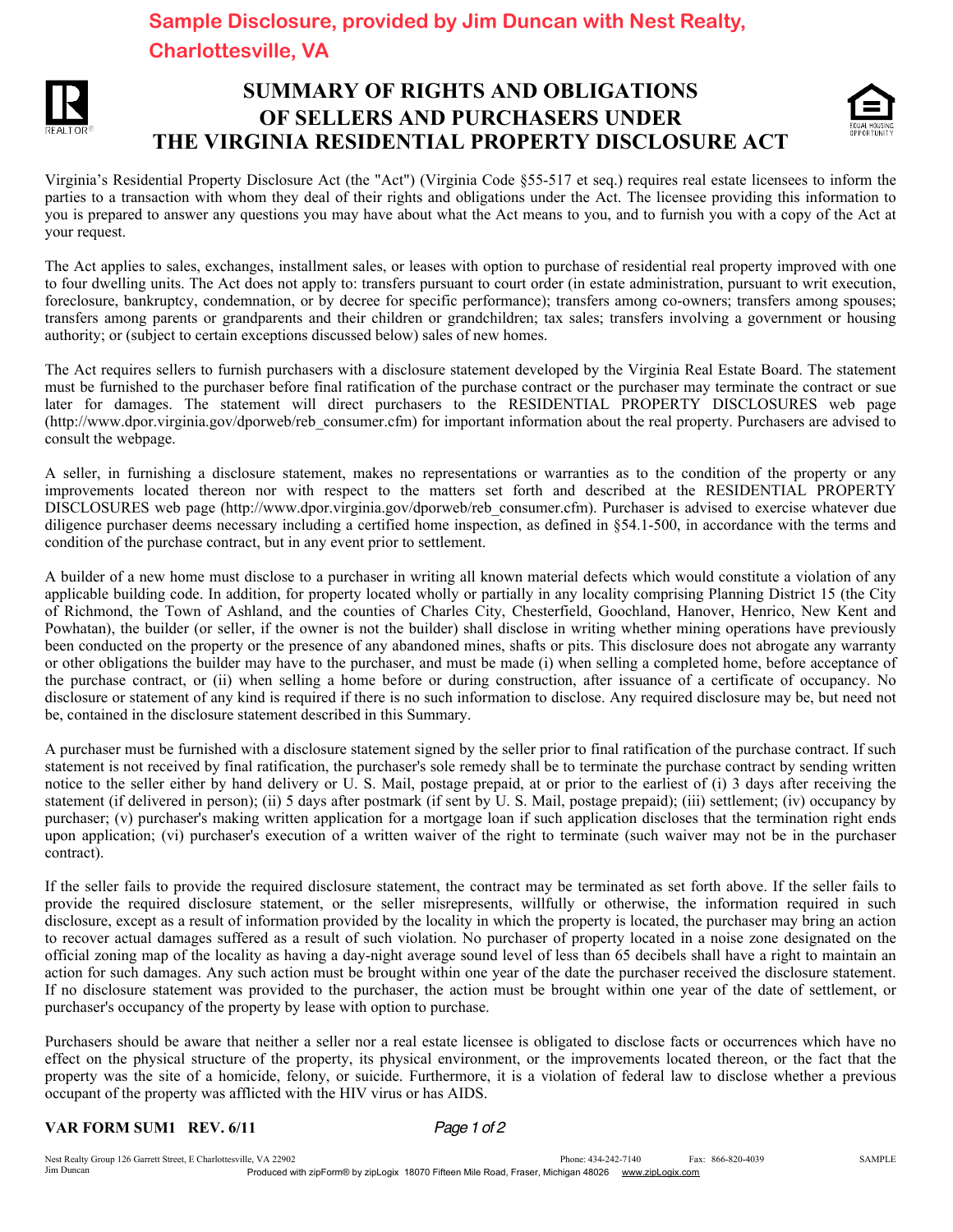Purchasers should be aware that in providing a disclosure statement:

(a) The seller is making no representations with respect to any matters that may pertain to parcels adjacent to the subject property. Purchasers should exercise whatever due diligence they deem necessary with respect to adjacent parcels in accordance with the terms and conditions of the purchase contract, but in any event prior to settlement on the subject property.

(b) The seller makes no representations as to any matters that pertain to whether the provisions of any historic district ordinance affect the property. Purchasers are advised to exercise whatever due diligence they deem necessary with respect to any historic district designated by the locality pursuant to §15.2-2306, including review of any local ordinance creating such district or any official map adopted by the locality depicting historic districts, in accordance with terms and conditions as may be contained in the purchase contract, but in any event prior to settlement on the property.

(c) The seller makes no representations with respect to whether the property contains any resource protection areas established in an ordinance implementing the Chesapeake Bay Preservation Act (§10.1-2100 et seq.) adopted by the locality where the property is located pursuant to §10.1-2109. Purchasers should exercise whatever due diligence they deem necessary to determine whether the provisions of any such ordinance affect the property, including review of any official map adopted by the locality depicting resource protection areas, in accordance with terms and conditions as may be contained in the purchase contract, but in any event prior to settlement on the property.

(d) The seller makes no representations with respect to information on any sexual offenders registered under Chapter 23 (§19.2-387 et seq.) of Title 19.2. Purchasers are advised to exercise whatever due diligence they deem necessary with respect to such information, in accordance with the terms and conditions of the purchase contract, but in any event prior to settlement. Such information may be obtained by contacting the local police department or the Department of State Police, Central Criminal Records Exchange, at (804) 674-2000, or on the Internet at www.vsp.state.va.us/vsp.html .

(e) The seller makes no representations with respect to whether the property is within a dam break inundation zone. Purchaser is advised to exercise whatever due diligence the purchaser deems necessary with respect to whether the property resides within a dam break inundation zone, including a review of any map adopted by the locality depicting dam break inundation zones.

(f) The undersigned owner(s) makes no representations with respect to the presence of any stormwater detention facilities located on the property and the purchaser(s) is advised to exercise whatever due diligence the purchaser(s) deems necessary to determine the presence of any stormwater detention facilities on the property, in accordance with terms and conditions as may be contained in the real estate purchase contract, but in any event, prior to settlement pursuant to that contract.

(g) The undersigned owner(s) makes no representations with respect to the presence of any wastewater system, including the type or size thereof or associated maintenance responsibilities related thereto, located on the property and the purchaser(s) is advised to exercise whatever due diligence the purchaser(s) deems necessary to determine the presence of any wastewater system on the property, in accordance with terms and conditions as may be contained in the real estate purchase contract, but in any event, prior to settlement pursuant to that contract.

(h) The seller represents that there are no pending enforcement actions pursuant to the Uniform Statewide Building Code (§36-97 et seq.) that affect the safe, decent and sanitary living conditions of the property of which the seller has been notified in writing by the locality, nor any pending violation of the local zoning ordinance that the seller has not abated or remedied within the time period set out in the written notice of violation from the locality or established by a court of competent jurisdiction, except as set out in the disclosure statement.

If the property is located in a locality in which a military air installation is located, the seller must provide purchasers with a disclosure statement setting forth whether the property is located in a noise zone or accident potential zone, or both, if so designated on the official zoning map of the locality. Such disclosure shall state the specific noise or accident potential zone, or both, in which the property is located.

Please acknowledge receiving a copy of this summary by signing below.

<u> 1990 - Johann Barbara, martin a</u>

Date

Date

VAR FORM SUM1 REV. 6/11 *Page 2 of 2*